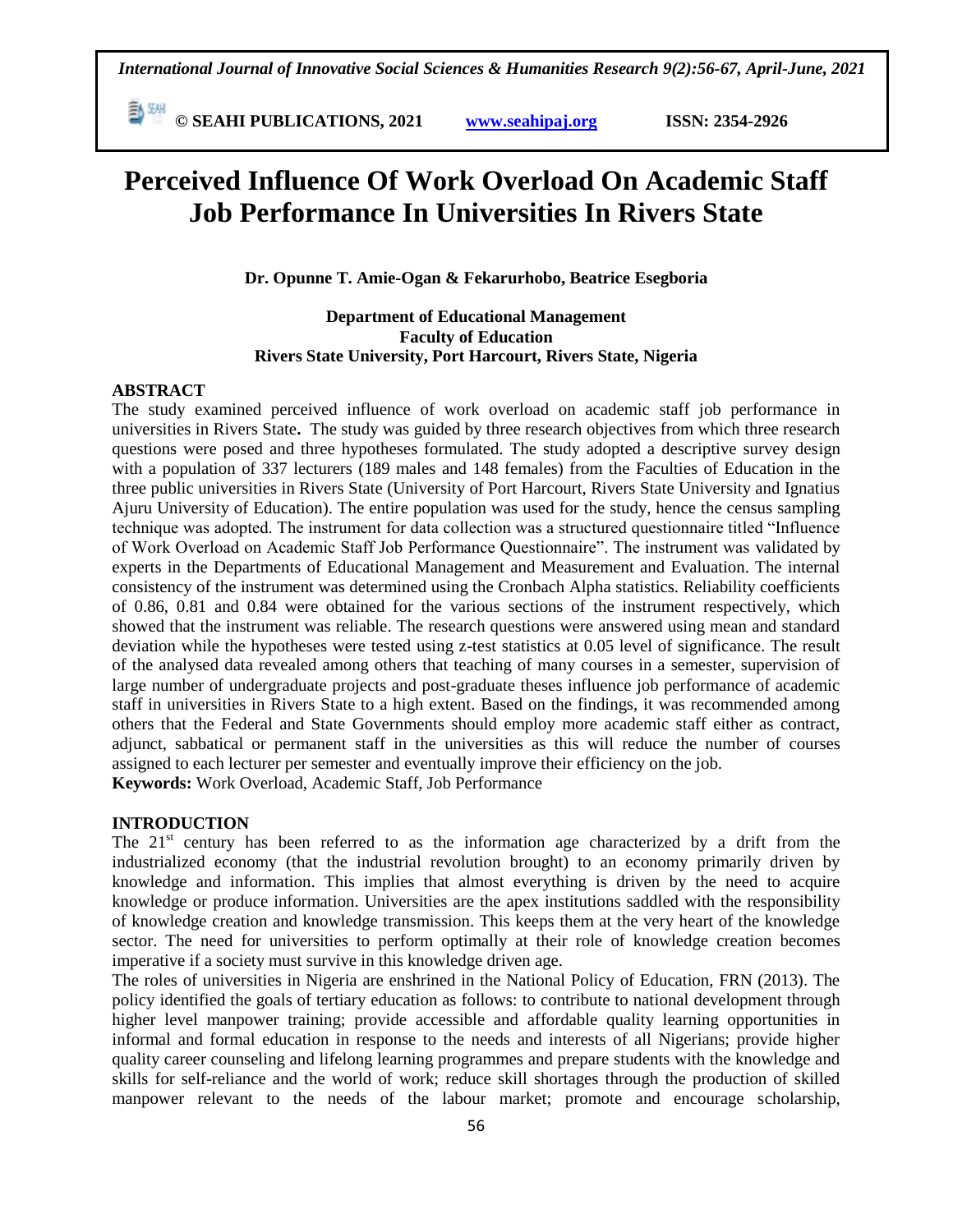entrepreneurship and community services; forge and cement natural unity and promote national and international understanding and interaction. (FRN, 2013).

In line with these goals, universities constantly introduce new courses and programmes in a bid to keep up with the dynamism that characterize knowledge. Knowledge becomes obsolete quickly and there is a need to constantly update knowledge. The university has the enormous task of ensuring that this is done. The academic staff of universities are the key actors in the knowledge theatre and this leaves them with the herculean task of ensuring knowledge is updated, created and transmitted. In agreement, Osaat and Arugu & Wosu …… Int. J. Innovative Soc. Sc. & Hum. Res. 8(1):1-11, 2020 Ekechukwu (2017) posited that academic staff are the major stakeholders in the university industry. Their primary responsibilities are to teach and bring up the young generation of students to acquire skills and knowledge for growth and development. Furthermore, Usoro and Etuk (2016) observed that Nigeria has a Fast-growing population of over 190 million people. A large proportion of this population are youths who has the state of the social control of the social control of the social control of the social control of this populat view education in tertiary institutions as the gateway to a good job and bright future. Consequently, there is an increasing enrolment rate of these youths in the universities. Unfortunately, academic staff are not recruited to measure up with the increasing number of students' enrollment in the universities hence academic staff are observed to have heavy workload in most universities in Rivers State and Nigeria at and  $\alpha$ large (Osaat & Ekechukwu, 2017).

Workload here refers to the responsibilities assigned to a worker as part of his job description at his place of work. It also means the set of statutory tasks and responsibilities that are assigned to a worker (an academic staff) which he/she must accomplish at a given time. Work overload on the other hand as defined by the Encyclopedia of Health (2008) is when a job demand exceeds an individual's ability to deal with, that is, exceeding the time and resources available. Work overload may be seen as having too much work to do in the time available Relating it to academic staff in universities, workload are those academic and administrative duties carried out by lecturers in the course of performing their jobs in tertiary institutions and most especially universities.

Romainville as cited in Houston, Meyer and Paewai (2006) noted that universities have the dual function of knowledge creation and knowledge transmission through the process of research and teaching. Academic staff of universities are saddled with the responsibility of carrying out these functions. Teaching itself is a difficult task that requires commitment if one should be effective at it. It goes beyond what happens in the class as actual teaching. It also involves adequate preparation of what to teach through in-depth research, evaluation of students through tests, assignments and examinations, conducting of examinations, marking of scripts and production of students' results at the stipulated time earmarked by the senate of any university. Aside from these responsibilities, lecturers in universities in Rivers State and Nigeria at large also have other statutory duties such as supervision of students research work (undergraduate and postgraduate), coordinatorship of various programmes, examination officers, directors, deans, heads of departments, members of various committees in the university, conferences attendance and publication of journal papers and books.

This workload is further compounded by the fact that lecturers in universities have very large number of students to teach in each class which is against the National Universities Commission (NUC) Benchmark Minimum Academic Standard (BMAS) recommendation of 30 students to 1 lecturer (NUC, 2007). They teach as many as four to five courses or more to different categories of students (regular undergraduate, part time undergraduate, sandwich, postgraduate, pre-degree, open and distance education et cetera). This leaves them working all through the year with little or no break. It has been further argued that female lecturers are most affected by this workload than their male counterparts as most of them are married or get married and have added domestic responsibilities. They do this work in the university and still take care of their husbands and children and some domestic chores (Nayak, 2008).

#### **Influence of Teaching Many Courses on Academic Staff Job Performance in Universities**

Lecturers are the major stakeholders in the university sector. Their primary responsibility is to teach and bring up the young generation of students to acquire skills and knowledge for growth and development. Teaching is a difficult task and demands serious commitment to be effective. Teaching involves adequate preparation of what to be taught through researches, regularity and punctuality to the class to implement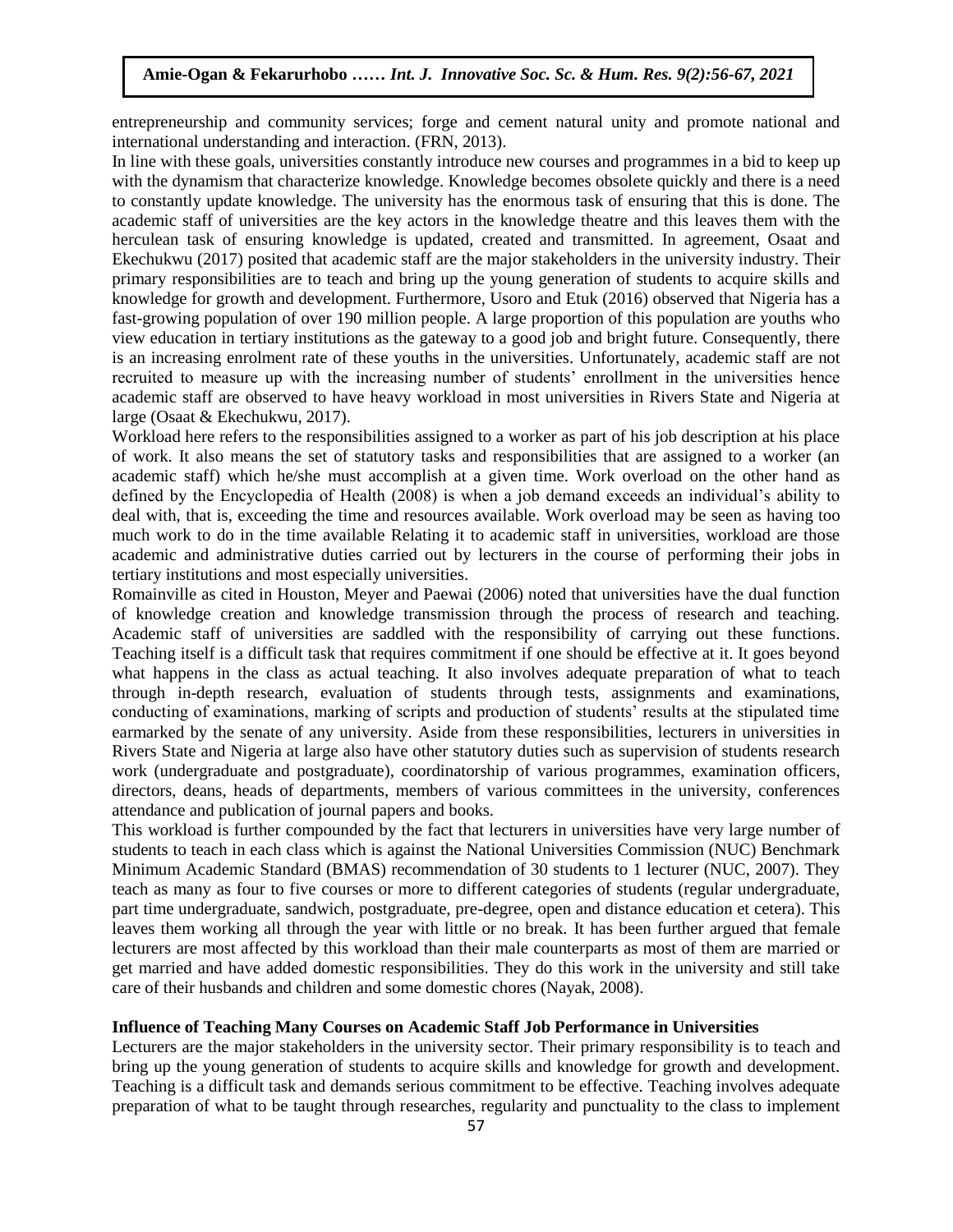what had been prepared. Teaching extends to evaluating the students through tests, assignments and examinations and particularly teaching extends to marking of examination scripts and production of results. (Osaat & Ekechukwu, 2017). Other than these, lecturers are also exposed to a variety of other duties some of which are complex and sometimes conflicting with their primary roles as teachers and academic staff. They are exposed to doing many duties almost at the same time with the teaching job. Some of such duties are, examination officers, seminar coordinators, directors, heads of departments, deans, provost, project supervisors at undergraduate and graduate levels, attending conferences and publication of papers, teach very large classes as against NUC recommendation of 30 students to 1 lecturer (NUC, 2007).

According to Adeolu and Arinze (2018) teachers' workload are measured by the class size, subject areas, condition of service, school policy, teaching staff strength and teachers' abilities among others. A study conducted by Scholastic and the Gates Foundation (2011) revealed that the average teacher works 53 hours a week. Another study found out that 78% of teachers feel they don't have enough planning time to properly plan and deliver their lessons because of the number of courses they have to teach in a particular term or semester. This situation is even worse in universities in Nigeria as most of them are under-staffed leaving those on duty with heavy workload. Richard (2012) noted that lecturers in most universities in Nigeria are made to teach up to five, six or more courses per week in the various programmes offered in the school (pre-degree, regular, part time, post-graduate and sandwich). Consequently, most lecturers in universities in Nigeria have reported stress levels high enough to interfere with their health, sleep and the quality of their work.

According to Martin (2012), the process of lecturing includes teaching, examining students' performance, laboratory supervision of experiments carried out by students, and supervision of student's research. Given all the activities involved in lecturing, one would expect that lecturers would be saddled with few courses to ensure efficiency in teaching. However, this is not the case as lecturers take several courses in programmes at a given time in the university. Participating in continuing education courses is also included when these are organized as part of the activities of the University.

# **Influence of Supervision of Large Number of Undergraduate and Post-Graduate Students on Academic Staff Job Performance in Universities**

Since the emergence of universities from the  $12<sup>th</sup>$  century, they have evolved in their primary functions and the way they are run based on the changing realities in society (Martin, 2012). For the last century and a half, there has been widespread ideas about the university's primary functions which are: (a) to increase current knowledge through research and (b) to spread it to the new generations through teaching. Supporting this, Houston, Meyer and Paewai (2006) noted that teaching and research remain the core university's functions everywhere in the world. The link between research and teaching are enshrined in legislation that describes universities as institutions concerned with advancing learning where research and teaching are closely interdependent and where most teaching is done by people active in advancing knowledge.

It is often assumed that research may have positive influence on teaching because it facilitates an up-todate choice, a deeper understanding of topics and a more rigorous approach to the subjects taught. Furthermore, the time devoted by researchers to their students may have a higher quality than that devoted to them by non-researchers. Research on the true nature of this statement can be generally qualified as inconclusive. On one hand, a number of studies share this common aim but differ in "the variables investigated, their measurement, as well as the investigated population" as pointed by Verburgh, Elen and Lindblom-Ylänne (2007), thus lacking a common framework. On the other hand, despite this lack of consensus, most studies conclude that there is a very weak relationship between research and teaching can be found, or even no relationship at all (Gallego, Georgantzís, Montaner & Amaral).

In a bid to carry out this primary function, students at various levels of tertiary education programme (undergraduate and postgraduate) are expected to carry out research projects as a compulsory prerequisite for the award of degree (Gallego, Georgentzis, Montaner & Amaral, 2012). Students undergoing programmes at undergraduate and post graduate levels are assigned to supervisors who are academic staff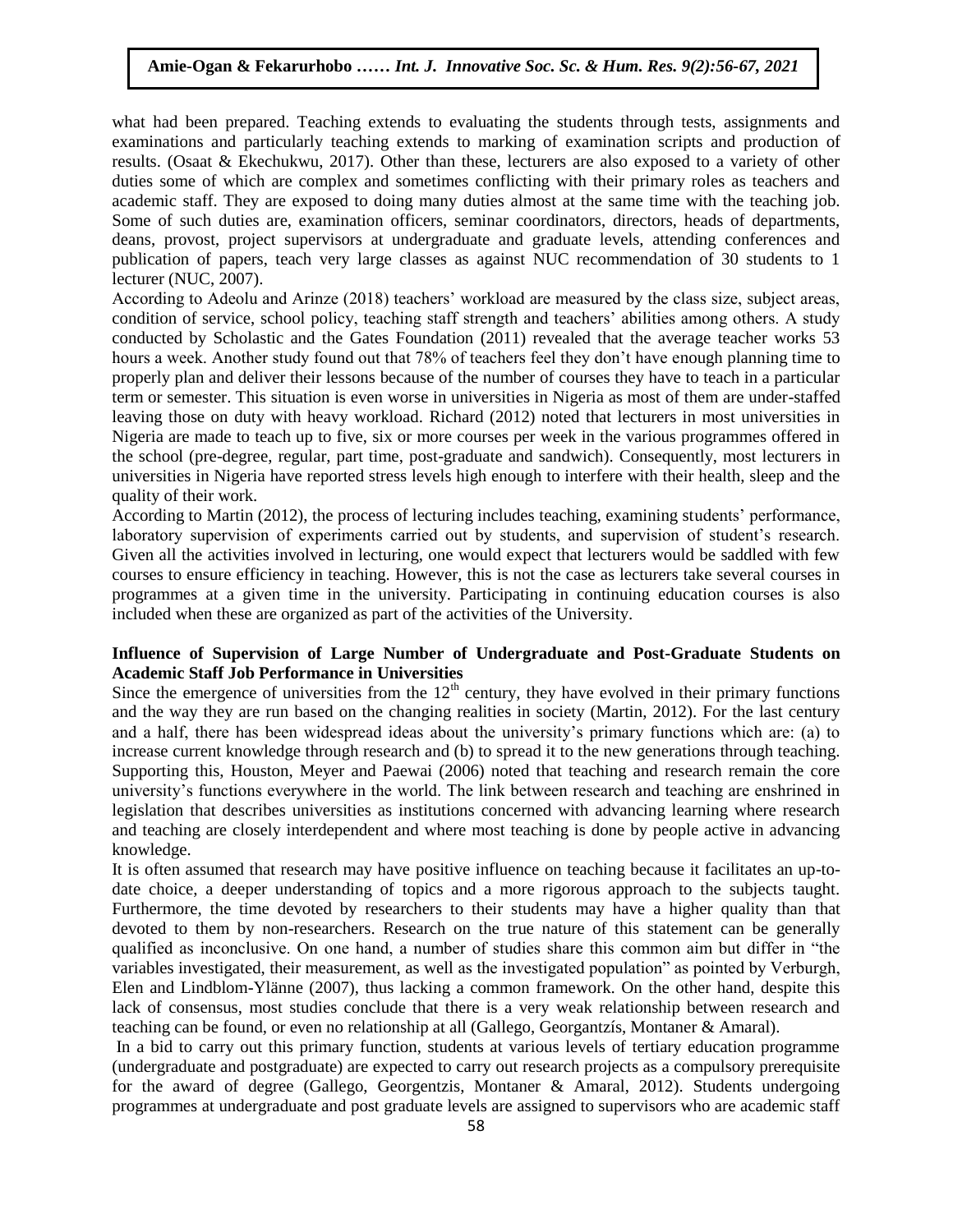in the universities. These supervisors are expected to guide the students and supervise on their research work from start to finish. Many academics say supervision is one of the most challenging and fulfilling parts of their job in the university. Supervision can play a vital role in enabling students to fulfil their potential. Helping a student to become an independent researcher is a significant achievement and can enhance your own teaching and research. Supervision is also a critical element in achieving universities' strategic aim of integrating research and education. As research-intensive institutions, universities ensure all students, not just those working towards a PhD, to engage in research.

#### **Influence of Administrative Duties on Academic Staff Job Performance in Universities**

Lecturers are the major stakeholders in the university community as they are the ones who carry out the primary responsibilities of universities which is teaching and research. Teaching itself is a herculean task as it involves adequate preparation of what is to be taught through extensive research, teaching itself and evaluation of learning (Osaat & Ekechukwu, 2017). Aside from these, academic staff are expected to carry out other duties in the university some of which are complex and sometimes conflicting with their primary responsibility as lecturers. They are expected to carry out these duties alongside teaching and research. Some of these tasks include being an examination officer, chart coordinators, directors, heads of departments, deans, provost, project/thesis/dissertation supervisors at the undergraduate and post graduate levels, attending conferences and publication of papers among others. Most often these additional works tend to enlarge the workload of academic staff. Consequently, these administrative duties come with stress and its attendant health challenges which affects lecturers' performance on the job (Osaat & Ekechukwu, 2017).

According to Cambridge Dictionary (2016) administration refers to arrangements and tasks required to control the operation of a plan or organization. Academics globally have been faced with an increasingly heavy administrative workload in recent years. According to Kyakte as cited in Osaat and Ekechukwu (2017), there are two aspects of administrative or service duties which academic staff carry out alongside their teaching and research in universities. They are services rendered to the institution and areas of discipline.  $\nu$ 

Service to the institution reflects service or leadership roles held by academic staff at the Department, College, Cooperative Extension, Division, and Institute, Campus, or University level. It represents active participation in committees that focus on issues or directives of the institution, which include assuming a leadership role on one or more committees or actively participating on one or more committees per year. Senior faculty service encompasses formal mentoring of junior faculty. However, departmental and college citizenship is expected of all faculty.

Additionally, disciplinary service reflects service involving active participation in professional or governmental organizations at the local, state, regional, national, or international level. This participation may include serving on committees, being an officer in an organization, and/or developing a conference programme. It also includes providing professional peer reviews, news releases, or other means for informing the popular media; jurying creative work; serving on external review teams; and speaking to local, regional, national, and professional agencies (Kyakte as cited in Osaat & Ekechukwu 2017).

# **Statement of the Problem**

The strength of any organization lies in her workforce. In universities, the quality of students produced depends largely on how efficient and effective the lecturers who train these students are. In recent time it has been observed that most academic staff in universities are over-saddled with heavy workload which makes it difficult for them to perform at their best (Osaat & Ekechukwu, 2017). Lecturers teach many courses to very large classes with little time allotted to cover what is to be taught in a semester. They are made to supervise a large number of undergraduate and postgraduate students, attend several meetings, perform administrative duties, coordinate programmes and engage in continuous research and writing of books.

The workload is further compounded with population explosion in the universities as against the National Universities Commission (NUC) Benchmark Minimum Academic Standard (BMAS) recommendation of 30 students to 1 lecturer (NUC, 2007). Lecturers teach as many as four to five courses of different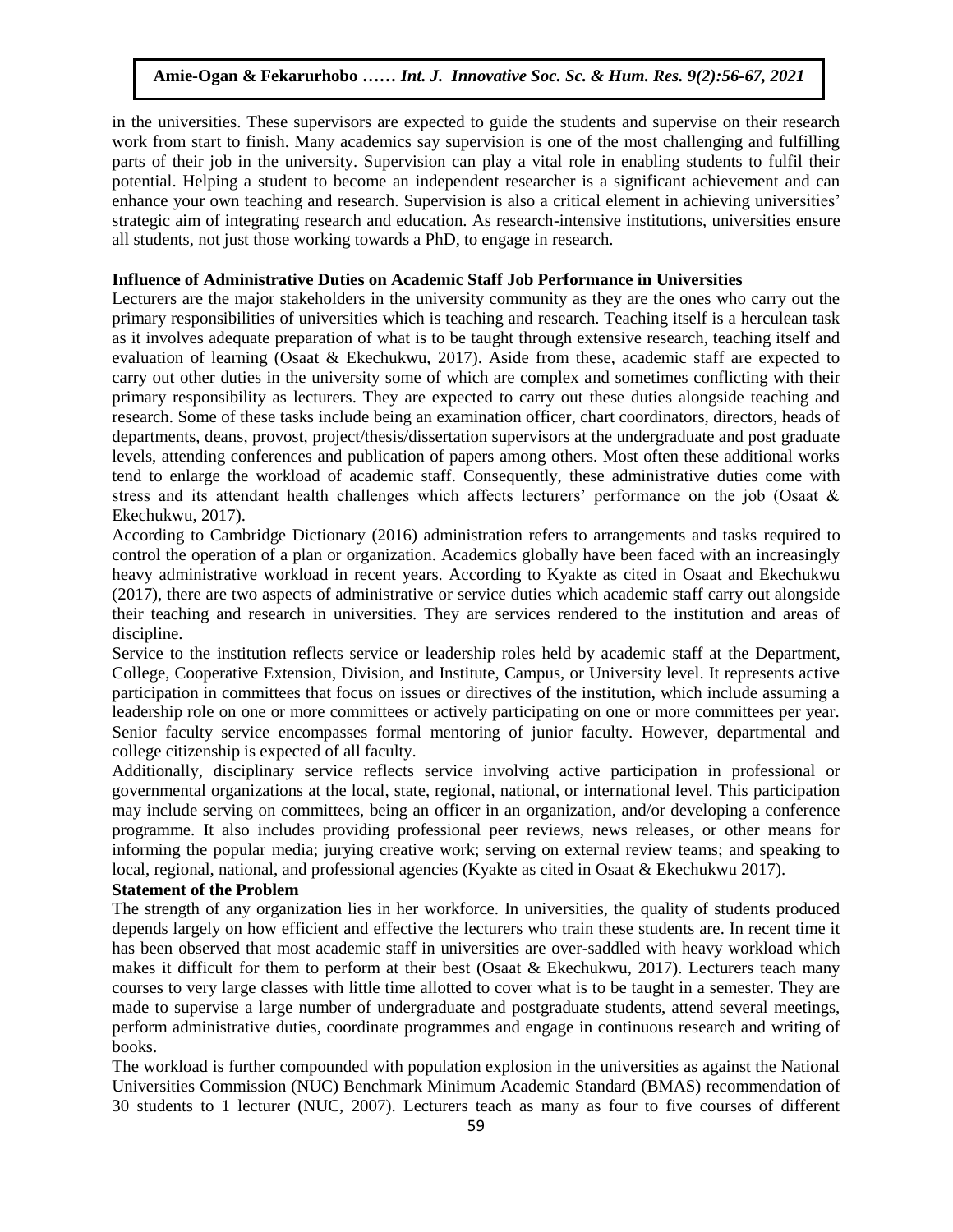programmes such as regular, part-time and sandwich undergraduate, pre-degree, postgraduate regular and sandwich programmes as well as open and distance education. With all these encumbrances the researchers hope to ascertain the extent work overload influence the performance of academic staff in universities. Hence, the study on perceived influence of workload on academic staff job performance in Universities in Rivers State.

#### **Purpose of the Study**

This study examined perceived influence of work overload on academic staff job performance in universities in Rivers State. Specifically, the objectives of the study are to:

- 1. Find out the extent teaching of many courses in a semester influence academic staff job performance in universities in Rivers State.
- 2. Determine the extent supervision of large number of undergraduate projects and post graduate theses influence academic staff job performance in universities in Rivers State.
- 3. Ascertain the extent addition of administrative duties to teaching influence academic staff job performance in universities in Rivers State.

# **Research Questions**

The following research questions guided the study:

- 1. To what extent does teaching of many courses in a semester influence academic staff job performance in universities in Rivers State?
- 2. To what extent does supervision of large number of undergraduate projects and post-graduate theses influence academic staff job performance in universities in Rivers State?
- 3. To what extent does the addition of administrative duties to teaching influence academic staff job performance in universities in Rivers State?  $\mathbf{h}$  innovative Soc. Sc.  $\mathbf{h}$

#### **Hypotheses**

The following hypotheses were tested at 0.05 level of significance.

- **Ho1:** There is no significant difference in the mean ratings of male and female academic staff on the extent teaching of many courses in a semester influence academic staff job performance in universities in Rivers State.
- **Ho2**: There is no significant difference in the mean ratings of male and female academic staff on the extent supervision of large number of undergraduate projects and post- graduate theses influence academic staff job performance in universities in Rivers State.
- **Ho3:** There is no significant difference in the mean ratings of male and female academic staff on the extent the addition of administrative duties to teaching influence academic staff job performance in universities in Rivers State.

#### **METHODOLOGY**

The research design used for the study was descriptive survey design. The population of the study was 337 lecturers (189 males and 148 females) in the Faculties of Education in the public universities in Rivers State (University of Port Harcourt, Rivers State University and Ignatius Ajuru University of Education). The entire population was used as the sample which infers the use of census sampling technique. The instrument for data collection was a self-structured questionnaire titled "Influence of Work Overload on Academic Staff Job Performance Questionnaire (IWOASJTPQ)". The instrument was validated by experts in Departments of Educational Management and Measurement and Evaluation. The internal consistency of the instrument was determined using the Cronbach Alpha. By this method 30 copies of the questionnaire were administered to 15 male lecturers and 15 female lecturers in the Faculty of Education, Imo State University which was outside the study area. The Cronbach Alpha statistics was used to achieve reliability indexes of 0.86, 0.81 and 0.84, respectively, which showed that the instrument was reliable. The research questions were answered using mean and standard deviation, while the hypotheses were tested using z-test at 0.05 level of significance. A criterion mean of 2.50 was used to ascertain "High Extent" or "Low Extent". The decision rule therefore was that any mean score less than the criterion mean of 2.50 were tagged "Low Extent" while mean scores of 2.50 and above represented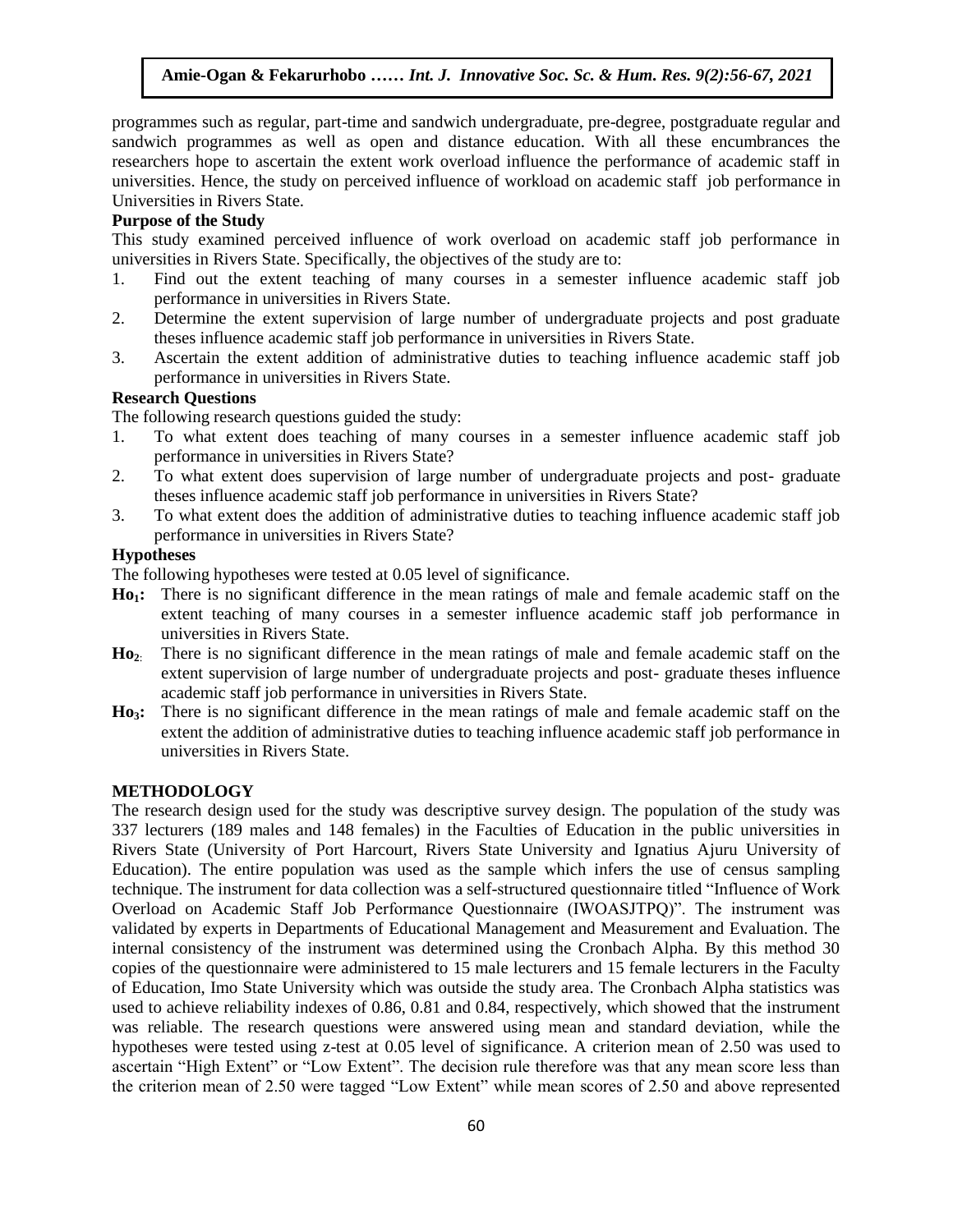"High Extent". Analyzed data therefore, with calculated z-values above the z-critical value of +1.96 were rejected and below  $\pm 1.96$  were accepted.

#### **RESULTS**

**Research Question 1**. *To what extent does teaching many courses in a semester influence academic staff job performance in universities in Rivers State?* 

**Table 1: Mean Opinion Scores of Male and Female Academic Staff on the Extent Teaching of Many Courses Influence Academic Staff Job Performance**

|                |                                                                                                                                  |             |              |                    | Female N=140 |      |                    |  |
|----------------|----------------------------------------------------------------------------------------------------------------------------------|-------------|--------------|--------------------|--------------|------|--------------------|--|
| S/N            | <b>Statement</b>                                                                                                                 |             | Male $N=180$ |                    |              |      |                    |  |
|                |                                                                                                                                  | <b>Mean</b> | S.D          | <b>Remark</b>      | <b>Mean</b>  | S.D  | <b>Remark</b>      |  |
| $\overline{1}$ | Teaching<br>affect<br>many<br>courses<br>adequate preparation for classes.                                                       | 3.31        | 0.81         | <b>High Extent</b> | 3.40         | 0.70 | <b>High Extent</b> |  |
| 2              | Teaching many courses cause stress<br>among lecturers                                                                            | 3.31        | 0.63         | High Extent 3.31   |              | 0.70 | <b>High Extent</b> |  |
| 3              | Lecturers find it difficult to write<br>journal papers for publication and<br>books when they have many courses<br>to teach.     | 3.39        | 0.74         | High Extent 3.28   |              | 0.67 | <b>High Extent</b> |  |
| $\overline{4}$ | Most lecturers fail to meet deadlines<br>for submission of results when they<br>are assigned many courses.                       | 3.22        | 0.80         | High Extent 3.08   |              | 0.79 | <b>High Extent</b> |  |
| 5              | affect<br>Teaching<br>many<br>courses<br>lecturers' ability to cover up the<br>course outlines before the end of the<br>semester | 3.31        | 0.78         | High Extent        | 3.31         | 0.61 | <b>High Extent</b> |  |
| 6              | Teaching<br>many<br>leave<br>courses<br>lecturers with little or no time for<br>leisure.                                         | 3.22        | 0.77         | High Extent        | 3.25         | 0.68 | <b>High Extent</b> |  |
| $\tau$         | The stress of teaching many courses<br>affect lecturers' health condition                                                        | 3.31        | 0.72         | High Extent 3.34   |              | 0.58 | High Extent        |  |
|                | <b>Grand Mean</b>                                                                                                                | 3.30        |              | <b>High Extent</b> | 2.81         |      | <b>High Extent</b> |  |

The analyzed data on Table 1 above for questionnaire items 1-7 showed that to a high extent teaching of many courses influence academic staff job performance with mean values of 3.31, 3.31, 3.39, 3.22, 3.31, 3.22, 3.31for male respondents and 3.40, 3.31, 3.28, 3.08, 3.31, 3.25 and 3.34 for female respondents respectively. From the fore-going it was established that to a high extent teaching many courses in a semester influence academic staff job performance in universities in Rivers State.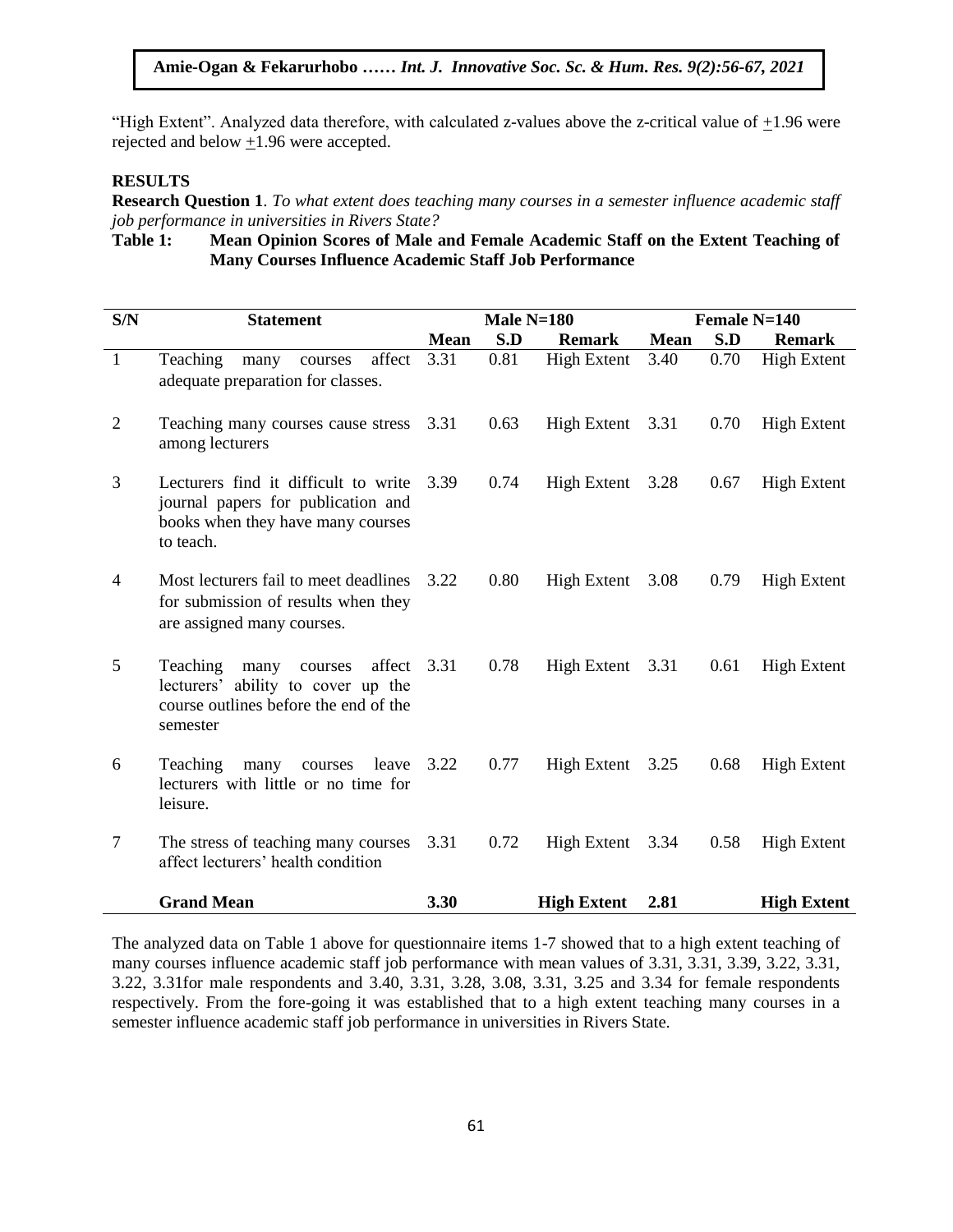**Research Question 2**: *To what extent does Supervision of large number of undergraduate projects and post-graduate theses influence academic staff job performance in universities in Rivers State?*  $\alpha$  and  $\alpha$  is the set of  $\alpha$  interest and  $\alpha$  is  $\alpha$ .  $\beta$  is  $\beta$  is  $\beta$  is  $\beta$  is the set of  $\alpha$  interesting to

# **Table 2: Mean Opinion Scores of Male and Female Academic Staff on the Extent Supervision of Large Number of Students Influence Academic Staff Job Performance**

| S/N | <b>Statement</b>                                                                                                                              |             | Male $N=180$ |                    | Female $N=140$ |      |                    |  |
|-----|-----------------------------------------------------------------------------------------------------------------------------------------------|-------------|--------------|--------------------|----------------|------|--------------------|--|
|     |                                                                                                                                               | <b>Mean</b> | S.D          | <b>Remark</b>      | <b>Mean</b>    | S.D  | <b>Remark</b>      |  |
| 8   | supervision<br>Research<br>of<br>many<br>students at a time makes it difficult<br>for lecturers to critically look at each<br>student's work. | 3.28        | 0.95         | <b>High Extent</b> | 3.47           | 0.77 | <b>High Extent</b> |  |
| 9   | Lecturers are unable to carry out face<br>to face supervision with students<br>when they are many.                                            | 3.16        | 0.95         | <b>High Extent</b> | 3.27           | 0.85 | <b>High Extent</b> |  |
| 10  | Supervision of large number of<br>students affect other teaching and<br>non-teaching<br>activities<br>of<br>the<br>lecturer                   | 3.22        | 0.98         | <b>High Extent</b> | 2.99           | 1.01 | <b>High Extent</b> |  |
| 11  | The<br>duration<br>of<br>students'<br>programmes are prolonged when<br>lecturers are assigned many students<br>to supervise.                  | 3.13        | 1.12         | <b>High Extent</b> | 3.30           | 0.97 | <b>High Extent</b> |  |
| 12  | The progress of students' work is<br>slowed down due to large number of<br>supervisees.                                                       | 3.46        | 0.85         | <b>High Extent</b> | 3.40           | 0.63 | <b>High Extent</b> |  |
| 13  | Supervision of large number of<br>undergraduate<br>postgraduate<br>and<br>students lead<br>stress<br>among<br>to<br>lecturers.                | 3.17        | 1.04         | <b>High Extent</b> | 3.47           | 0.59 | <b>High Extent</b> |  |
| 14  | Supervision of large number of<br>students affect lecturers' ability to<br>prepare for courses to teach.                                      | 3.45        | 0.85         | <b>High Extent</b> | 3.43           | 0.58 | <b>High Extent</b> |  |
|     | <b>Grand Mean</b>                                                                                                                             | 3.27        |              | <b>High Extent</b> | 3.33           |      | <b>High Extent</b> |  |

The analyzed data on Table 2 above for questionnaire items 8-14 revealed that to a high extent supervision of large number students influence job performance of academic staff with mean values of 3.28, 3.16, 3.22, 3.13, 3.46, 3.17, 3.45 for male respondents and 3.47, 3.27, 3.99, 3.30, 3.40, 3.47 and 3.43 for female respondent respectively. It was therefore concluded that to a high extent supervision of large number of undergraduate projects and postgraduate theses influence academic staff job performance in universities in Rivers State.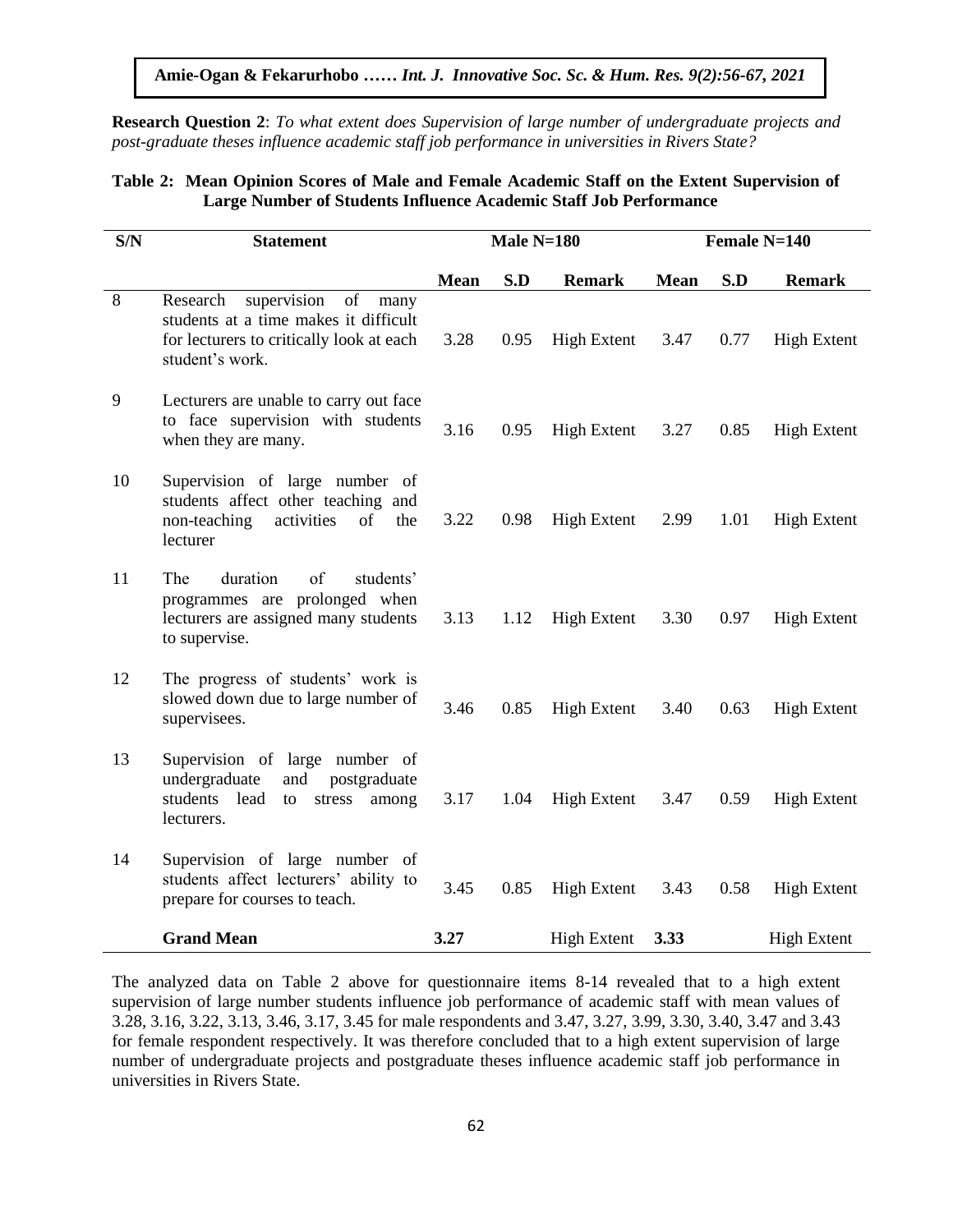**Amie-Ogan & Fekarurhobo** *…… Int. J. Innovative Soc. Sc. & Hum. Res. 9(2):56-67, 2021*

**Research Question 3:** *To what extent does the addition of administrative duties to teaching influence academic staff job performance in universities in Rivers State?*

| Table 3: Mean Opinion Scores of Male and Female Academic Staff on the Extent Addition of |
|------------------------------------------------------------------------------------------|
| <b>Administrative Duties to Teaching Influence Job Performance.</b>                      |

| S/N | <b>Statement</b>                                                                                                              |             | Male $N=180$ |                    |             | Female N=140 |                    |  |  |
|-----|-------------------------------------------------------------------------------------------------------------------------------|-------------|--------------|--------------------|-------------|--------------|--------------------|--|--|
|     |                                                                                                                               | <b>Mean</b> | S.D          | <b>Remark</b>      | <b>Mean</b> | S.D          | <b>Remark</b>      |  |  |
| 15  | Administrative<br>duties<br>most<br>times interfere with teaching<br>time table and make lecturers<br>miss their classes.     | 3.31        | 0.81         | <b>High Extent</b> | 3.40        | 0.70         | <b>High Extent</b> |  |  |
| 16  | Administrative duties affects<br>lecturers' ability to cover course<br>outline for a semester.                                | 3.31        | 0.63         | <b>High Extent</b> | 3.31        | 0.70         | <b>High Extent</b> |  |  |
| 17  | Lecturers with administrative<br>duties are unable to carry out<br>periodic continuous assessment<br>exercises and mark them. | 3.39        | 0.74         | <b>High Extent</b> | 3.28        | 0.67         | <b>High Extent</b> |  |  |
| 18  | Administrative<br>duties<br>leave<br>lecturers with little or no time<br>for research and writing of<br>books.                | 3.22        | 0.80         | <b>High Extent</b> | 3.08        | 0.79         | <b>High Extent</b> |  |  |
| 19  | Lecturers have less time to<br>prepare for classes<br>due<br>to<br>administrative duties.                                     | 3.31        | 0.78         | <b>High Extent</b> | 3.31        | 0.61         | <b>High Extent</b> |  |  |
| 20  | Adding administrative duties to<br>academic responsibilities put<br>lecturers under stress.                                   | 3.22        | 0.77         | <b>High Extent</b> | 3.25        | 0.64         | <b>High Extent</b> |  |  |
| 21  | Administrative duties affects<br>lecturers rest time as they work<br>during long breaks                                       | 3.31        | 0.72         | <b>High Extent</b> | 3.34        | 0.58         | <b>High Extent</b> |  |  |
| 22  | Combining<br>administrative<br>duties with<br>academic<br>work<br>affects<br>lecturer's<br>health<br>condition.               | 3.31        | 0.81         | <b>High Extent</b> | 3.40        | 0.70         | <b>High Extent</b> |  |  |
|     | <b>Grand Mean</b>                                                                                                             | 3.30        |              | <b>High Extent</b> | 3.29        |              | <b>High Extent</b> |  |  |

The analyzed data on Table 3 above for questionnaire items 15-22 showed that to a high extent addition of administrative duties to teaching influence job performance of academic staff with mean values of 3.31, 3.31, 3.39, 3.22, 3.31, 3.22, 3.31 and 3.31 for male respondents and 3.40, 3.31, 3.28, 3.08, 3.31, 3.25, 3.34, 3.40 for the female respondents respectively. Hence, the conclusion was that to a high extent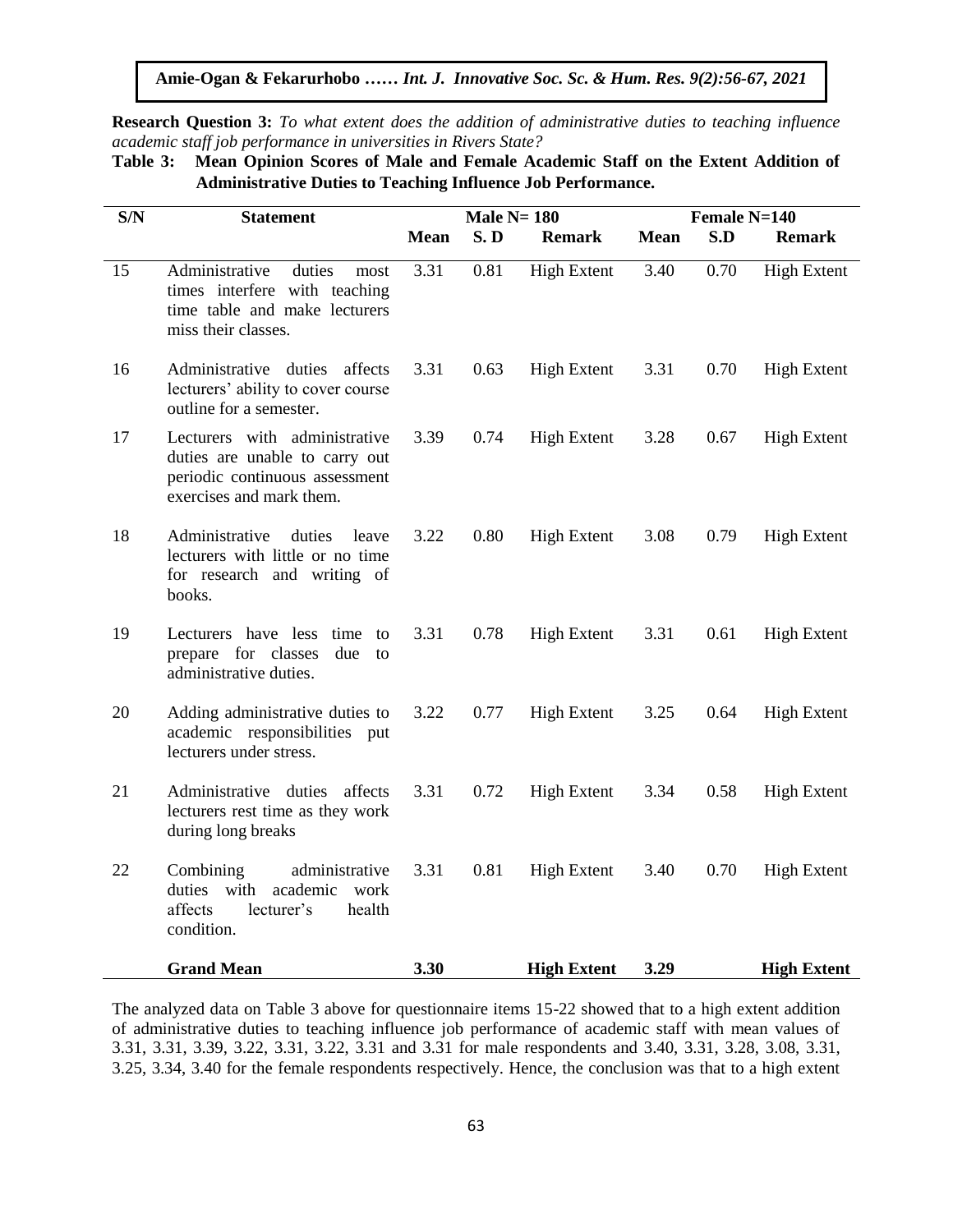addition of administrative duties to teaching influence academic staff job performance in universities in Rivers State.  $A$ <sup>t</sup>  $\alpha$  is solved.

## **Hypotheses**

**Ho1:** There is no significant difference between the mean ratings of male and female academic staff on the extent teaching many courses in a semester influence academic staff job performance in universities in Rivers State.

**Table 4:** *z*-test Analysis of Difference Between the Mean Ratings of Male and Female Academic **Staff on the Extent Teaching many Courses Influecne Academic Staff Job Performance**

| <b>Respondents</b> | N   | $\bar{X}$ | <b>SD</b> | Df | LS       |      | z-Cal z-Crit | <b>Decision</b>                     |
|--------------------|-----|-----------|-----------|----|----------|------|--------------|-------------------------------------|
| Lecturers          | 180 | 3.30      | 0.75      |    | 318 0.05 | 6.13 |              | $\pm 1.96$ Ho <sub>1</sub> Rejected |
|                    |     |           |           |    |          |      |              | Significant<br>Difference Exists    |
| Lecturers          | 140 | 2.81      | 0.68      |    |          |      |              |                                     |

*Note: LS Level of significance; calculated z, z-critical – critical value* 

Table 4 above shows that the calculated z-value of 6.13 was more than the z-critical value of  $\pm 1.96$  at 0.05 significance level and 318 degree of freedom. This suggests a significant difference between the mean ratings of male and female academic staff on the extent teaching many courses in a semester influence academic staff job performance in universities in Rivers State. Therefore, the null hypothesis is was rejected and the alternative hypothesis accepted, which states that there is a significant difference between the mean ratings of male and female academic staff on the extent teaching many courses in a semester influence academic staff job performance in universities in Rivers state.  $\overline{A}$ 

- **Ho<sub>2</sub>:** There is no significant difference between the mean ratings of male and female academic staff on the extent supervision of large number of undergraduate and post graduate students influence academic staff job performance in universities in Rivers State.
- **Table 5: z-test Analysis of Difference Between the Mean Ratings of Male and Female Staff Responses on the Extent Supervision of Large Number of Undergraduate and Postgraduate Students Influence Academic Staff Job Performance.**

| Male     | N   | $\bar{\mathbf{X}}$ | S.D  | DF  | S.D  | LS   | Z-cal   | Z-crit | <b>Decision</b>                                                   |          |
|----------|-----|--------------------|------|-----|------|------|---------|--------|-------------------------------------------------------------------|----------|
| Lecturer | 180 | 3.27               | 0.96 | 318 | 0.96 | 0.05 | $-0.59$ | 1.96   | Failed<br>Ho <sub>2</sub><br>Reject.<br>Significant<br>Difference | to<br>No |
| Lecturer | 140 | 3.33               | 0.77 |     | 0.77 |      |         |        |                                                                   |          |

The data analysis on Table 5 showed a calculated z-value of -0.59 which was less than the z-tabulated value of  $\pm 1.96$  at 0.05 significance level and 318 degree of freedom. This suggests no significant difference between the mean ratings of male and female academic staff on the extent supervision of large number of undergraduate and postgraduate students influence the academic staff job performance in universities in Rivers State. Therefore, the null hypothesis was accepted and the alternative hypothesis rejected, which states that there is a significant difference between the mean ratings of male and female academic staff on the extent supervision of large number of undergraduate and postgraduate students influence academic staff job performance in universities in Rivers State.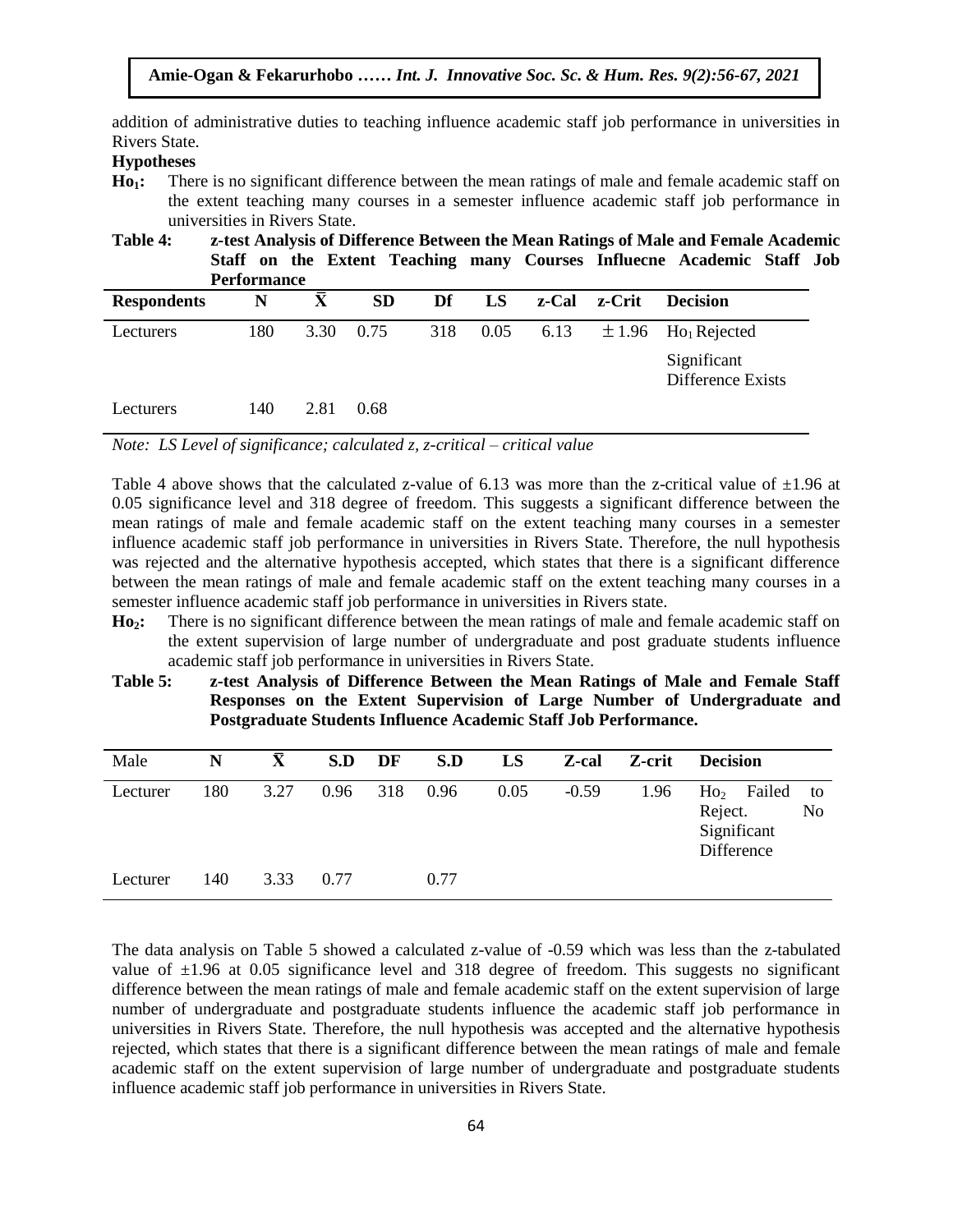- **Ho3:** There is no significant difference between the mean ratings of male and female academic staff on the extent addition of administrative duties to teaching influence academic staff job performance<br>in universities in Piyers State in universities in Rivers State
- **Table 6: z-test Analysis of Difference Between the Mean Responses of Male and Female Staff Responses on the Extent Addition of Administrative Duties to Teaching Influence Academic Staff Job Performance**

| <b>Respondents</b> | N   | $\bar{\mathbf{X}}$ | S.D  | DF  | LS   | Z-Cal. | Z-Crit     | <b>Decision</b>                                                   |          |
|--------------------|-----|--------------------|------|-----|------|--------|------------|-------------------------------------------------------------------|----------|
| Lecturer           | 180 | 3.30               | 0.87 | 318 | 0.05 | 0.11   | $\pm 1.96$ | Ho <sub>2</sub><br>Failed<br>Reject.<br>Significant<br>Difference | to<br>No |
| Lecturer           | 140 | 3.29               | 0.77 |     |      |        |            |                                                                   |          |

Analyzed date on Table 6 above revealed a calculated z-value of 0.11 which was less than the z-tabulated value of 1.96 at 0.05 significance level and 318 degree of freedom. This infers no significant difference between the mean ratings of male and female academic staff on the extent addition of administrative duties to teaching influence academic staff job performance in universities in Rivers State. Therefore, the null hypothesis was accepted and the alternative hypothesis rejected, which states that there is a significant difference between the mean ratings of male and female academic staff on the extent addition of administrative duties to teaching influence academic staff job performance in universities in Rivers State.  $\frac{1}{1}$ ,  $\frac{1}{1}$ ,  $\frac{1}{1}$ ,  $\frac{1}{1}$ ,  $\frac{1}{1}$ ,  $\frac{1}{1}$ ,  $\frac{1}{1}$ ,  $\frac{1}{1}$ ,  $\frac{1}{1}$ ,  $\frac{1}{1}$ ,  $\frac{1}{1}$ ,  $\frac{1}{1}$ ,  $\frac{1}{1}$ ,  $\frac{1}{1}$ ,  $\frac{1}{1}$ ,  $\frac{1}{1}$ ,  $\frac{1}{1}$ ,  $\frac{1}{1}$ ,  $\frac{1}{1}$ ,  $\frac{1}{1}$ ,  $\mathbf{c}$ .

## **DISCUSSION OF FINDINGS**

The result of the findings on research question 1 revealed that teaching of many courses in a semester influence academic staff job performance in universities in Rivers State to a high extent with grand mean values of 2.99 and 2.67 for male and female academic staff respectively. From the analysis it was revealed that teaching many courses affect lecturers' ability to adequately prepare for classes and cover their course outlines. Lecturers also find it difficult to write journal papers for publication and books among others. The corresponding hypothesis 1 revealed that there is a significant difference between the mean ratings of male and female academic staff on the extent teaching many courses in a semester influence academic staff job performance in universities in Rivers State; with a calculated z value 6.13 , which was more than the critical z value of  $\pm 1.96$ . This implies that the opinion of male and female lecturers differed on the extent teaching many courses in a semester influence academic staff performance. This finding agreed with research findings of Sofoluwe, Akinolu and Ogbudinkpa (2015) which revealed that gender and workload significantly influence academic staff job performance in tertiary institutions in Anambra State. Also the finding corroborated with the findings of Opemi (2013) which revealed that workload in teaching, assessment of students, attendance of conferences and seminar jointly predict job performance of secondary school teachers.

The result of the findings on research question 2 revealed that supervision of large number of undergraduate projects and post-graduate theses influence academic staff job performance in universities in Rivers State to a high extent with grand mean values of 3.27 and 3.3 for male and female academic staff respectively. From the analyzed data, it was revealed that lecturers are unable to critically look at each student's work and have face to face supervision with students when they have large number of students to supervise. Furthermore, students' progress on their work is also affected when lecturers are saddled with large number of students. The corresponding hypothesis 2 revealed no significant difference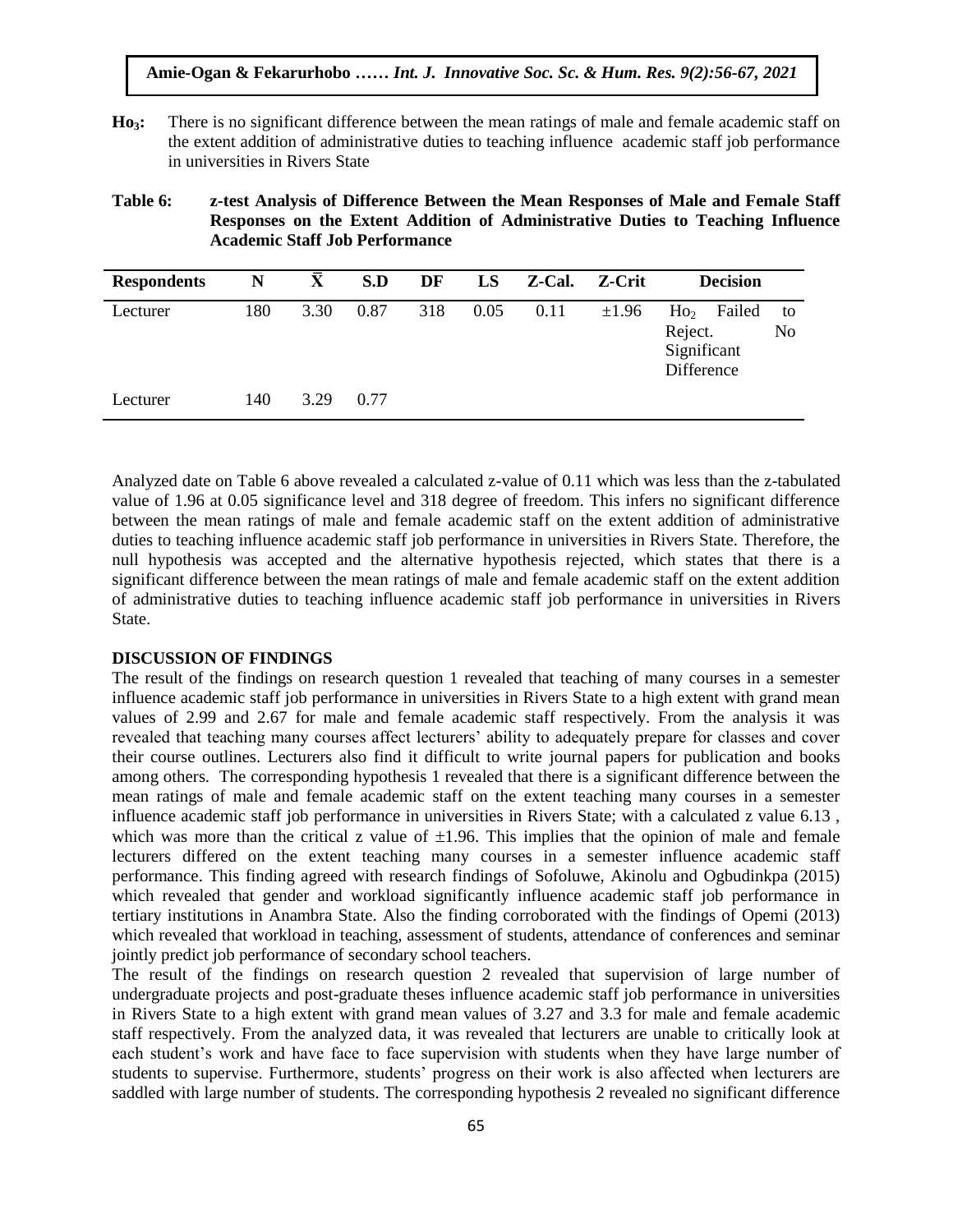in the mean ratings of male and female academic staff on the extent supervision of large number of undergraduate and postgraduate students influence academic staff job performance in universities in Rivers State; with a calculated z value -0.59, which was less than the critical z value of  $\pm 1.96$ . This finding was in line with the findings of Egu, Ogbonna, Obike and Obiuto (2017) which revealed that higher institutions in Nigeria provide different windows through which various category of learners are offered admission into various disciplines. They run evening and part-time programmes, post graduate programmes, sandwich programmes and distance learning programmes among others. Furthermore, the increasing number of students' enrolment in these various programmes, without a corresponding increase in the number of lecturers employed, thereby causing available lecturers to be overworked.

The result of the findings on research question 3 revealed that the addition of administrative duties to teaching influence academic staff job performance in universities in Rivers State to a high extent with grand mean values of 3.30 and 3.29 for male and female academic staff respectively. The analysis revealed that administrative duties and periodic continuous assessment interfere with lecturers' lecture timetable hence they have little or no time to write journal papers and books. The corresponding hypothesis 3 revealed no significant difference between the mean ratings of male and female academic staff on the extent addition of administrative duties to teaching influence the job performance of academic staff in universities in Rivers State; with a calculated z value of 0.11, which was less than the critical z value of  $\pm 1.96$ . This implies no significant difference between male and female academic staff on the extent addition of administrative duties influence academic staff job performance in universities in Rivers State. This finding was in line with the findings of Gallego, Geogantziz, Montaner and Amaral (2012) which revealed that the quality of teaching of professors is negatively affected by light administrative duties. This may arise because many of these duties do not entail a compensating reduction in teaching load. Similarly, research findings by Qwabe (2013) revealed that a great majority of academic staff members experience heavy administrative workload and that approximately 67 per cent of academics were concerned about the fact that they are doing more than they envisaged at the time of their appointment as regards administrative duties.

#### **CONCLUSION**

In view of the results obtained from the study, the researchers are of the view that teaching of many courses in a semester, supervising large number of undergraduate projects and postgraduate theses and addition of administrative duties to teaching have negative influence on both male and female academic staff job performance in universities in Rivers State. As a result, lecturers are unable to cover their course outlines, enjoy leisure time and often manifest symptoms of stress which are characterized by poor health.

#### **RECOMMENDATIONS**

Based on the findings of the study, it was recommended that:

- 1. The Federal and State Governments should employ more academic staff to reduce the number of courses assigned to each lecturer per semester.
- 2. Universities in Rivers State and other parts of Nigeria should review their admission process and ensure they admit students based on the capacity of lecturers available.
- 3. The management of universities in River State should delegate some administrative duties carried out by lecturers to non-academic staff to enable them concentrate more on teaching and research.

#### **REFERENCES**

- Adeolu, J. A., & Arinze, P. A. (2018). Teachers' Instructional Workload Management and Students Academic Performance in Public and Private Secondary Schools in AkokoNorth-East Local Government, Ondo State, Nigeria. *Journal of Education and Linguisti . 1*(1), 1-15.
- Adeyemi, O. & Ogunyemi, S. A. (2005). Stress Appraisal and Management. *American Journal of Human Psychology,*12(12), 151-166.